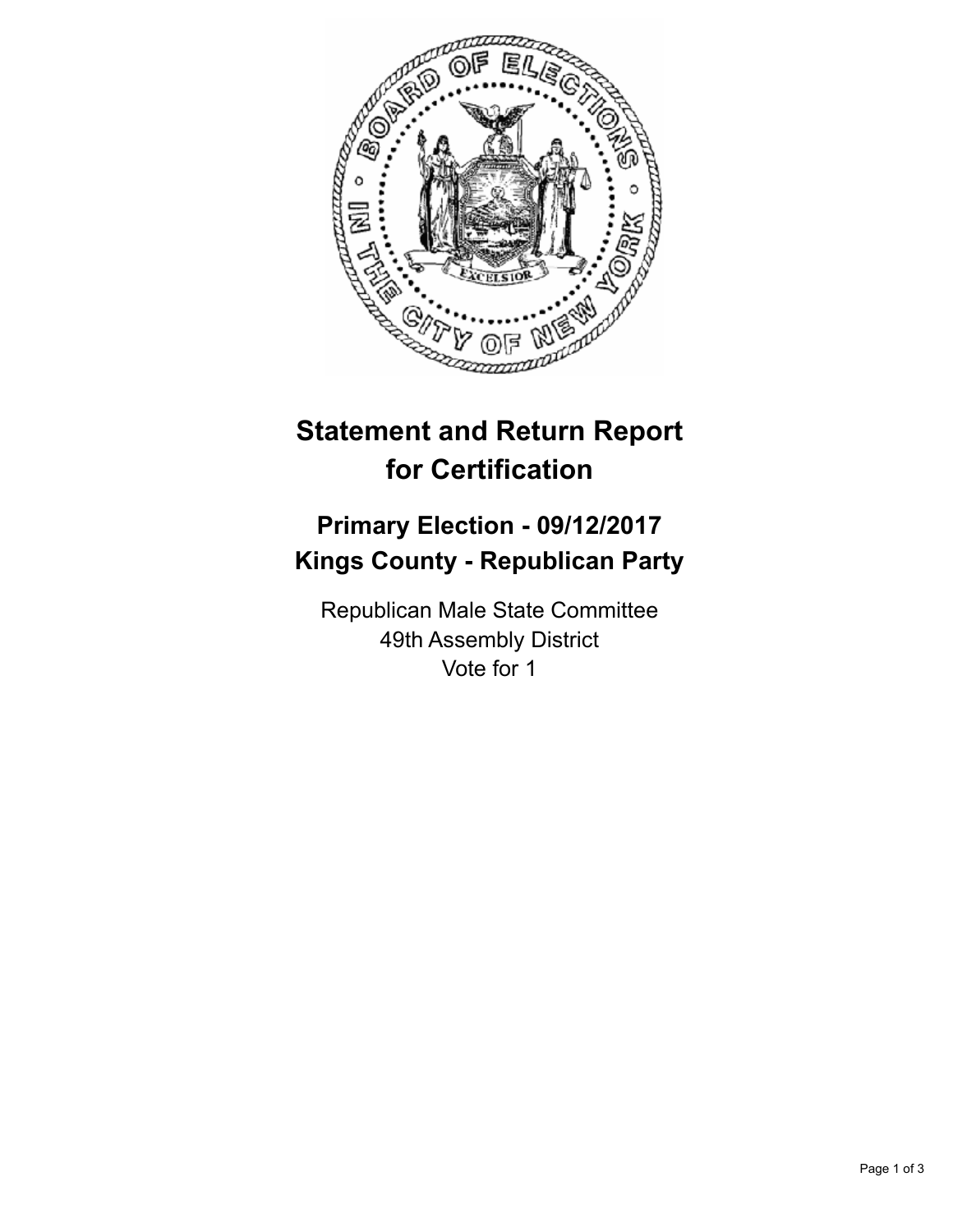

## **Assembly District 49**

| <b>PUBLIC COUNTER</b>                                    | 708 |
|----------------------------------------------------------|-----|
| MANUALLY COUNTED EMERGENCY                               | 0   |
| ABSENTEE / MILITARY                                      | 66  |
| AFFIDAVIT                                                | 2   |
| <b>Total Ballots</b>                                     | 776 |
| Less - Inapplicable Federal/Special Presidential Ballots | 0   |
| <b>Total Applicable Ballots</b>                          | 776 |
| THOMAS DEGREZIA                                          | 277 |
| STEPHEN MARESCA                                          | 337 |
| <b>BEN KATZ (WRITE-IN)</b>                               |     |
| JOHN QUAGLIONE (WRITE-IN)                                | 3   |
| ROSEMARY MANGINO (WRITE-IN)                              | 1   |
| <b>Total Votes</b>                                       | 619 |
| Unrecorded                                               | 157 |